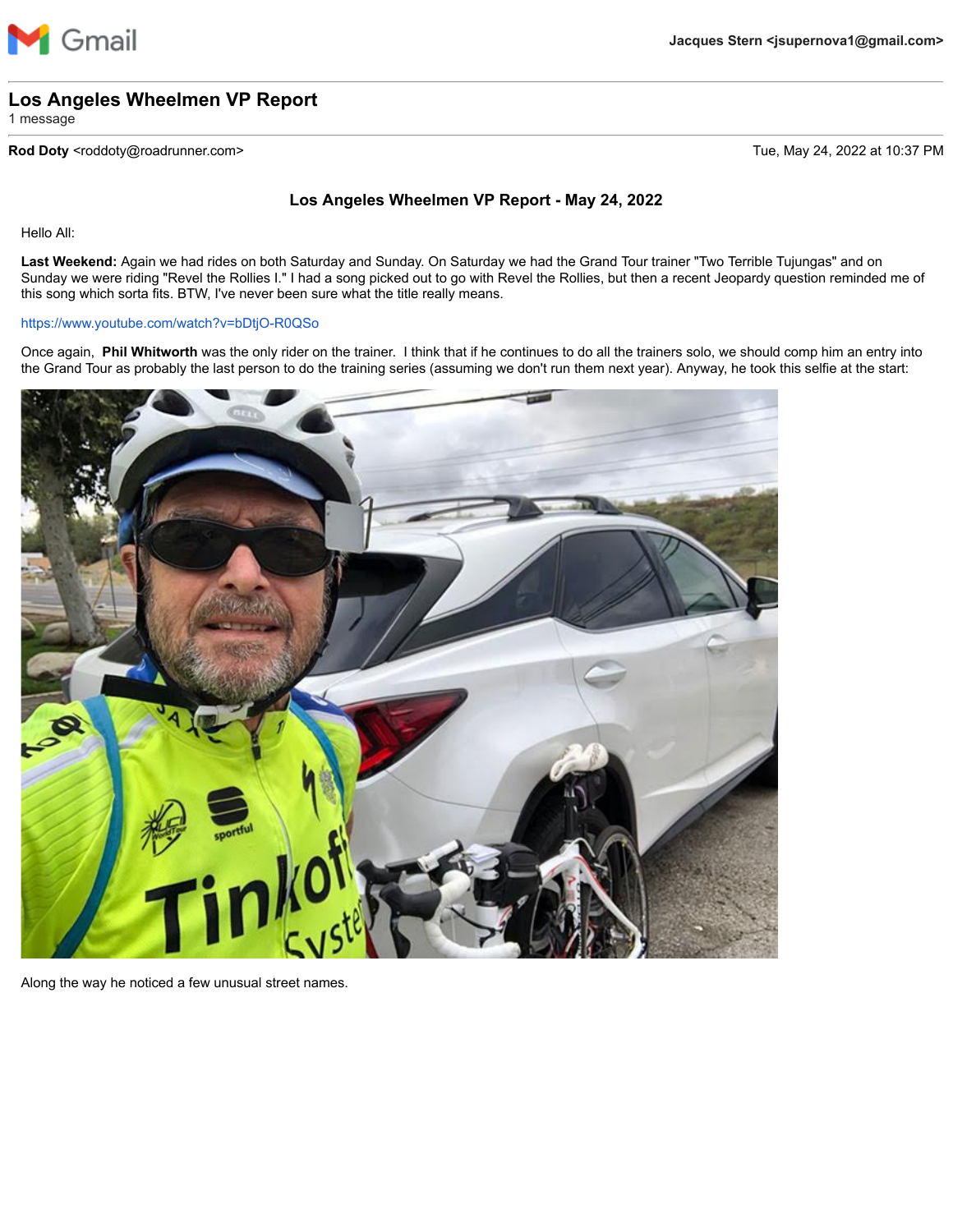

Of course the ultimate goal of this trainer is the high point at Mill Creek Summit and clearly Phil made it.



It's not ALL downhill from there, but it's MOSTLY downhill. That includes the downhill on Big Tujunga, but unfortunately, it has gotten so rough, you really can't enjoy it. It is almost worth the extra effort of doing the extended version of the ride just to avoid Big Tujunga.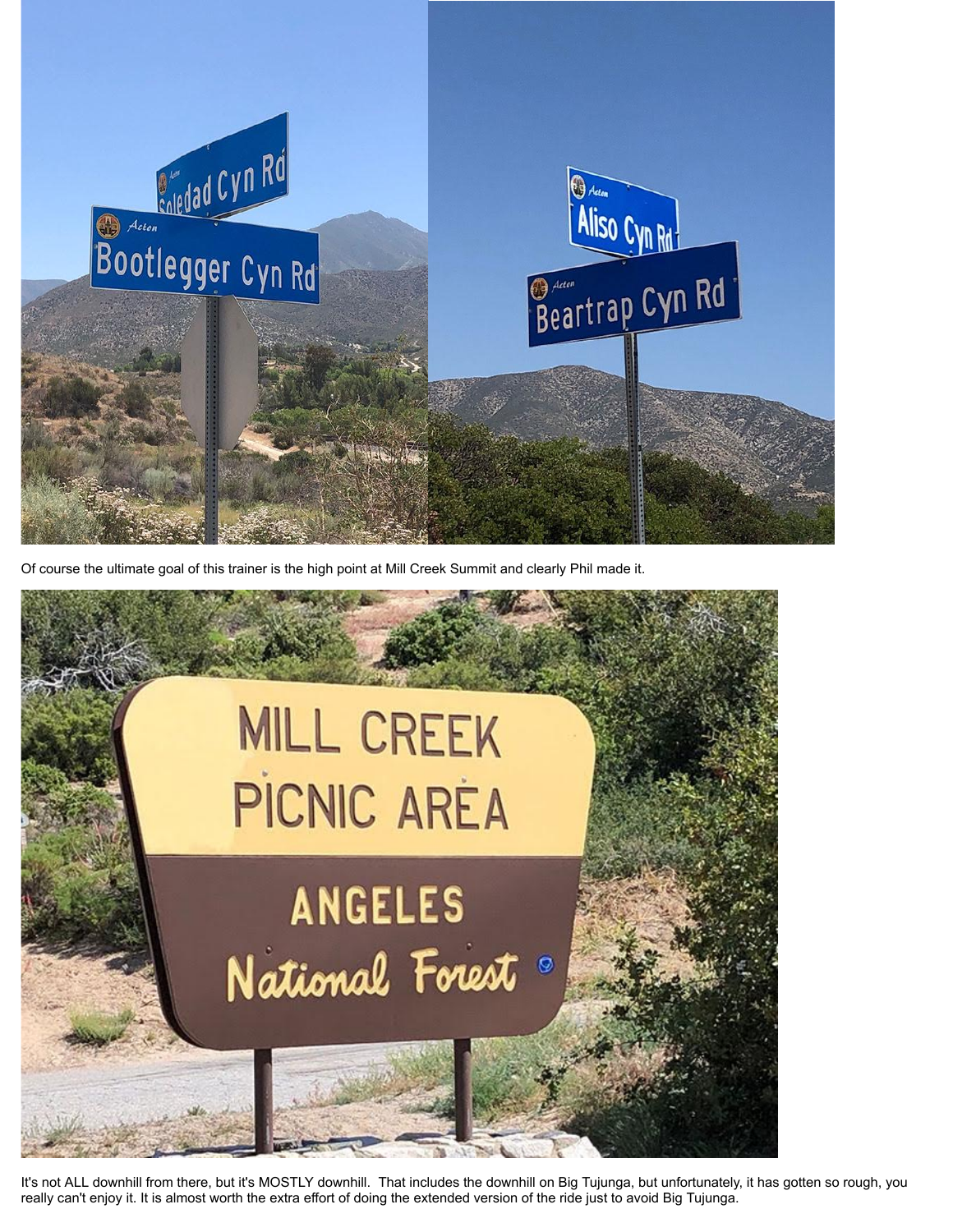On Sunday, there were five us in Tustin for the Revel the Rollies Ride. I took this photo:



That's **Jacques Stern, Gary Murphy, Thomas Knoll** and **Nancy Domjanovich.** Note the Jacaronda tree in the background. I think they must bloom all over Southern California at exactly the same time because we saw them throughout the ride. Oddly, I believe I saw an article in the LA Times which said they are not even native to the area. Thomas rode the medium route and the rest of us did the long. Along the way Gary took this photo: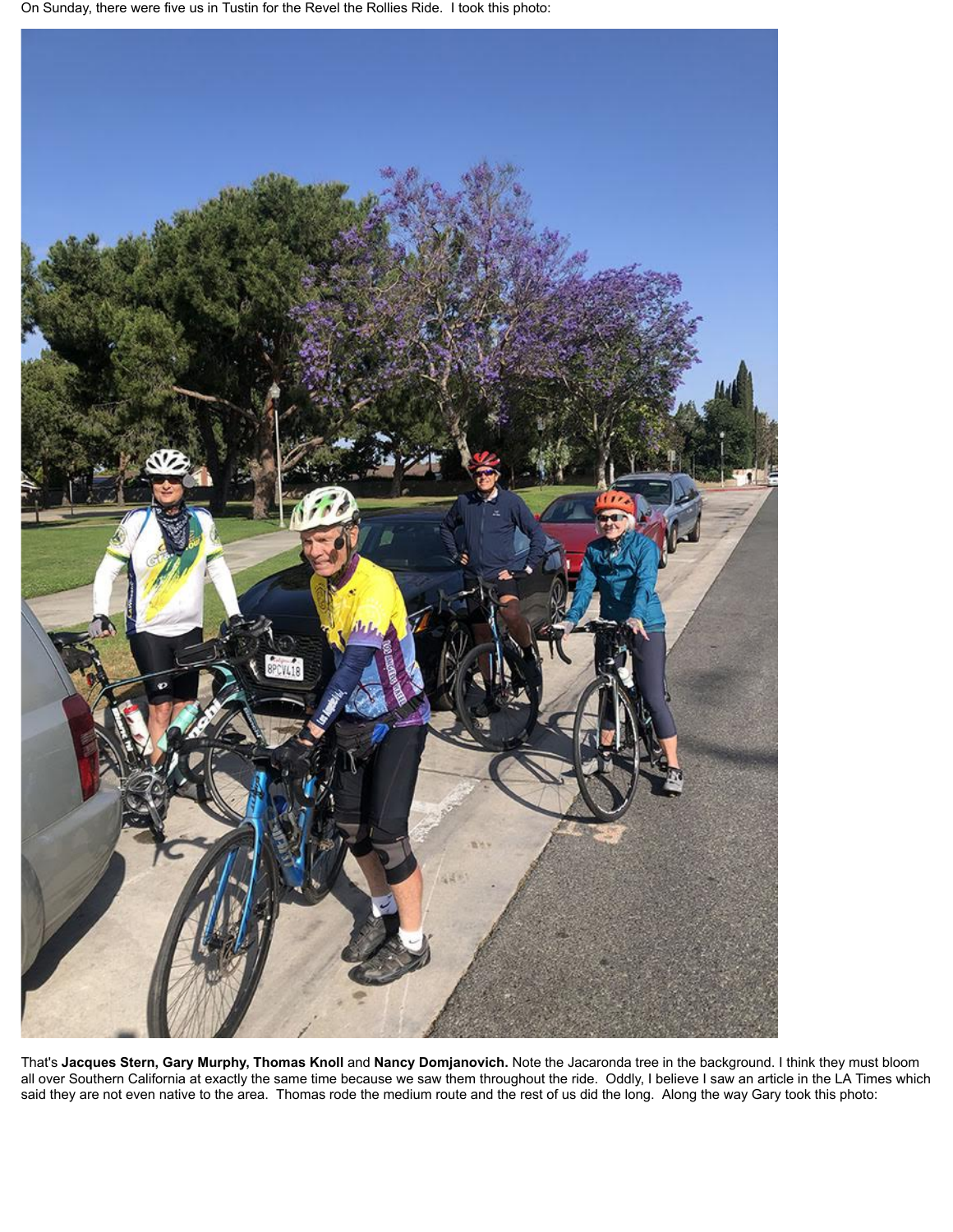

More Jacarondas but this time mixed with some Bougainvillea which made for a very nice combo. The other three took an easier way around the tough climb on Pacific Island Dr.but I was proud of myself for not giving into the temptation to join them and I did the climb. Although I clocked about 700 feet of elevation in a mile and a half (that works out to a little less than 9%), I didn't think it was really that bad. The cooling breeze may have helped.

By a coincidence, the ride took us past two sites recently in the news. The site of the Laguna Niguel fire was just off of Pacific Island Dr. although I couldn't see anything. I did get a whiff of ash when the wind blew. We also rode past the church in Laguna Woods which was the site of a shooting only the week before.

**This Weekend:** On Saturday, the trainer is the the "Three Hills Trainer." As you might guess, there three basic climbs on this one. The first is a relatively easy climb in Griffith Park, mostly on roads closed to traffic. It's a nice climb. The second is over Camino San Rafael in Glendale and this one (and a hill leading up to it) is very steep. The final one is a trip up to Mount Wilson. While never very steep, this is a long climb of about 20 miles. I only completed this one once and when I got up to Wilson, the cafe was closed. Bummer!. I just looked at their Facebook page and it appears they should be open this weekend. I like going to Wilson, so I wish I were doing this ride, but alas. I won't be.

On Sunday we are riding the "Sierra Donut" ride. These are relative short routes that go from the Zoo up to Sierra Madre and back. The goal is the Sierra Donut shop in Sierra Madre. While this is not much of a lunch stop, I've always found that the routes are short enough that a donut break is all I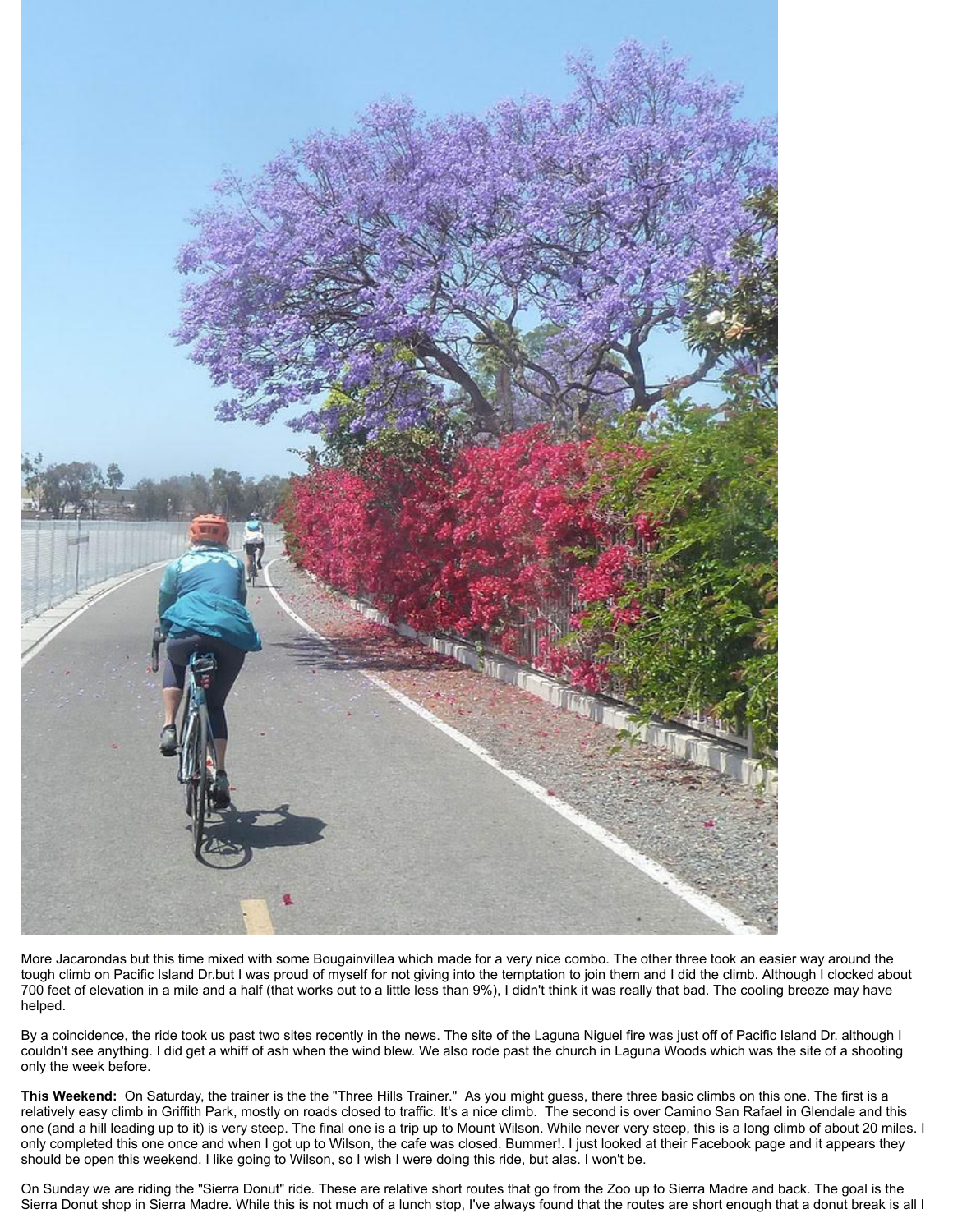really need. If you want more, there are other lunch locations near-by. I was wondering if I should spell it "donut" or "doughnut" but it appears the shop goes with the first spelling, so I have too.



**Meeting Minutes:** The minutes of the meeting held last week are attached. It was a short meeting. It should take you only a couple of minutes to read them.

**Grand Tour:** Good news!!. If you read the minutes above, you would find that there will indeed be a Grand Tour this year. It was in jeopardy due to some permit problems. Those are being worked out for next year, but couldn't be solved for this year. Therefore, the Grand Tour will go on in a limited way -- basically without support except maybe sag support. It's not the Grand Tour we have come to know and love, but at least it will go on. Registration details are still being worked out and will be posted on the club web site when available.

**Parting Shot:** We saw a lot of campaign signs on Sunday's ride. I took a photo of this one: